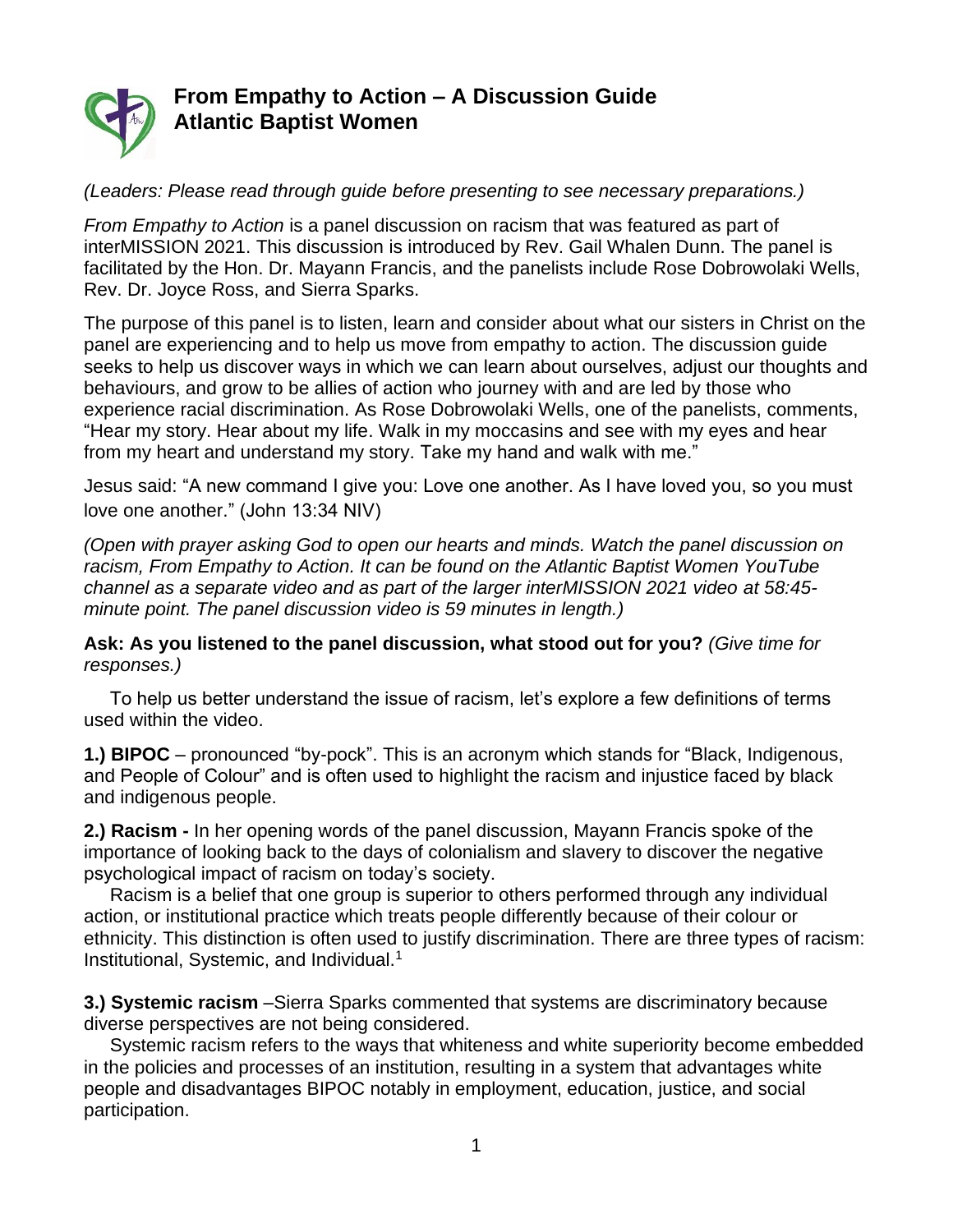In a settler colonial state like Canada, systemic racism is deeply rooted in every system of this country. This means the systems put in place were designed to benefit white colonists while disadvantaging the Indigenous populations who lived here prior to colonialism. This power dynamic continues to be upheld and reinforced in our society, extending its impact on blacks and people of colour.<sup>2</sup>

**4.) Stereotype** – A stereotype is a preconceived overgeneralization of a group of people, ascribing the same characteristics to all members of the group, regardless of their individual differences.

 Most of us fit into different categories and have a variety of interests. We might like watching sports but be non-athletic. We might like rap as well as classical music. But when we think about other people, particularly people who are a different race from us, we often have a harder time understanding that complexity. So we put people into categories and thus – stereotypes are formed.<sup>3</sup>

 In addressing racial stereotypes, Joyce Ross said, "I know I am somebody, I have something to offer, and the color of my skin has nothing to do with my brain and knowledge so therefore I can stand beside you and do the same thing. So let's get out of the way and get on with what we have to do and try to work in unity and success."

**Ask: What are some stereotypes you can think of?** *(some examples: all tall black men are good at basketball, all blondes are not intelligent, all girls like to wear dresses, all indigenous people are alcoholics, all Muslims are terrorists, all librarians are grumpy old women who wear glasses, all boys like to play with trucks, all girls like pink, all scientists are males, all nurses are females)*

**5.) Bias** – A bias is a subjective opinion, preference, prejudice or inclination, often formed without reasonable justification, that influences an individual's or group's ability to evaluate a particular situation objectively or accurately. You can be aware or unaware of it.<sup>4</sup>

**6.) Unconscious bias** – We are unaware of our unconscious bias. Unconscious biases are social stereotypes about certain groups of people that individuals form outside their own conscious awareness. Everyone holds unconscious beliefs about various social and identity groups, and these biases stem from one's tendency to organize social worlds by categorizing.<sup>5</sup>

**7.) Microaggression** - Microaggression is a term used for brief and commonplace daily verbal, behavioural, or environmental indignities, whether intentional or unintentional, that communicate hostile, derogatory, or negative prejudicial slights and insults toward any group, particularly culturally marginalized groups.<sup>6</sup>

#### **Discussion: Say What?**

It's easy to say something and not recognize that our words may be projecting stereotype, unconscious bias or microaggression. Our intent may have been to compliment someone when in fact we have been hurtful. So we need to think carefully before we speak about how our words may be interpreted. Here are some common phrases that may project negative connotations rather than positive ones.

*(Read the What You Said comment, then give time for the group to give their own answers about what they think was meant, then share what the hearer might have heard. Allow the group time to discuss their thoughts on these interpretations.*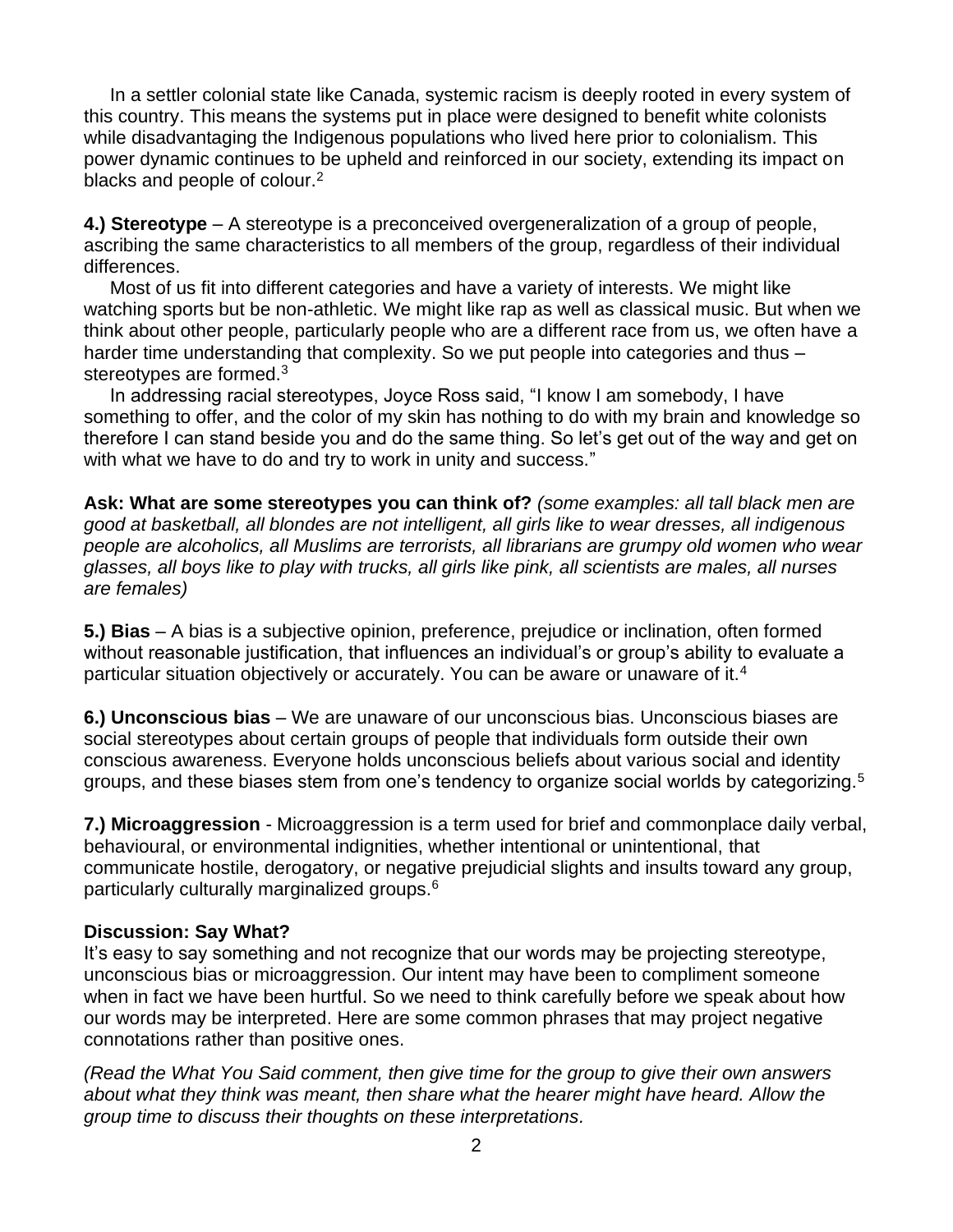**What You Said** - "You are a credit to your race." **What You Meant** – You are pretty amazing. **What the Hearer Might Have Heard** - I have low expectations of people like you.

**What You Said** - "The only race is the human race." **What You Meant** – I am trying to treat everyone as equal. **What the Hearer Might Have Heard** - The way you are treated because of your race is not important/irrelevant.

**What You Said** - "As a woman, I understand how it feels to be a minority." **What You Meant** – I'm trying to empathize. **What the Hearer Might Have Heard** - All discrimination is the same; your personal experience doesn't matter.

**What You Said** - "I don't see color." **What You Meant** – I'm trying to treat everyone equitably. **What the Hearer Might Have Heard** - Your experiences as a person of color are irrelevant and not different from mine.

**What You Said** - "I have plenty of Black/Indigenous friends." **What You Meant** – I'm trying to treat everyone the same. **What the Hearer Might Have Heard** - What I say cannot be offensive. I am not a racist.

**What You Said** - "It's almost like you're not Black/Indigenous." **What You Meant** – I did not expect you to act outside of the stereotypes I have of you. **What the Hearer Might Have Heard -** All Blacks/Indigenous act the same.<sup>7</sup>

**8.) White Privilege** – In the video, Sierra Sparks spoke about how technology does not reflect a diversity of people and gave the examples of passport scanners and soap dispensers not recognizing darker skin tones. These are examples of white privilege.

 White privilege is the inherent advantages possessed by a white person on the basis of their race in a society characterized by racial inequality and injustice. This concept does not imply that a white person has not worked for their accomplishments but rather, that they have not faced barriers encountered by others.<sup>8</sup>

#### **Activity: Identifying White Privilege**

 Peggy McIntosh, author of "White Privilege: Unpacking the Invisible Knapsack," comments: "I was taught to see racism only in individual acts of meanness, not in invisible systems conferring dominance on my group."

 Let's do an activity together to further explain and identify what it means to live with white privilege using statements from Peggy McIntosh's paper.

*(Print out the following statements and distribute among the group to be read individually when called upon. Allow time for the group to reflect on and respond to each statement.)*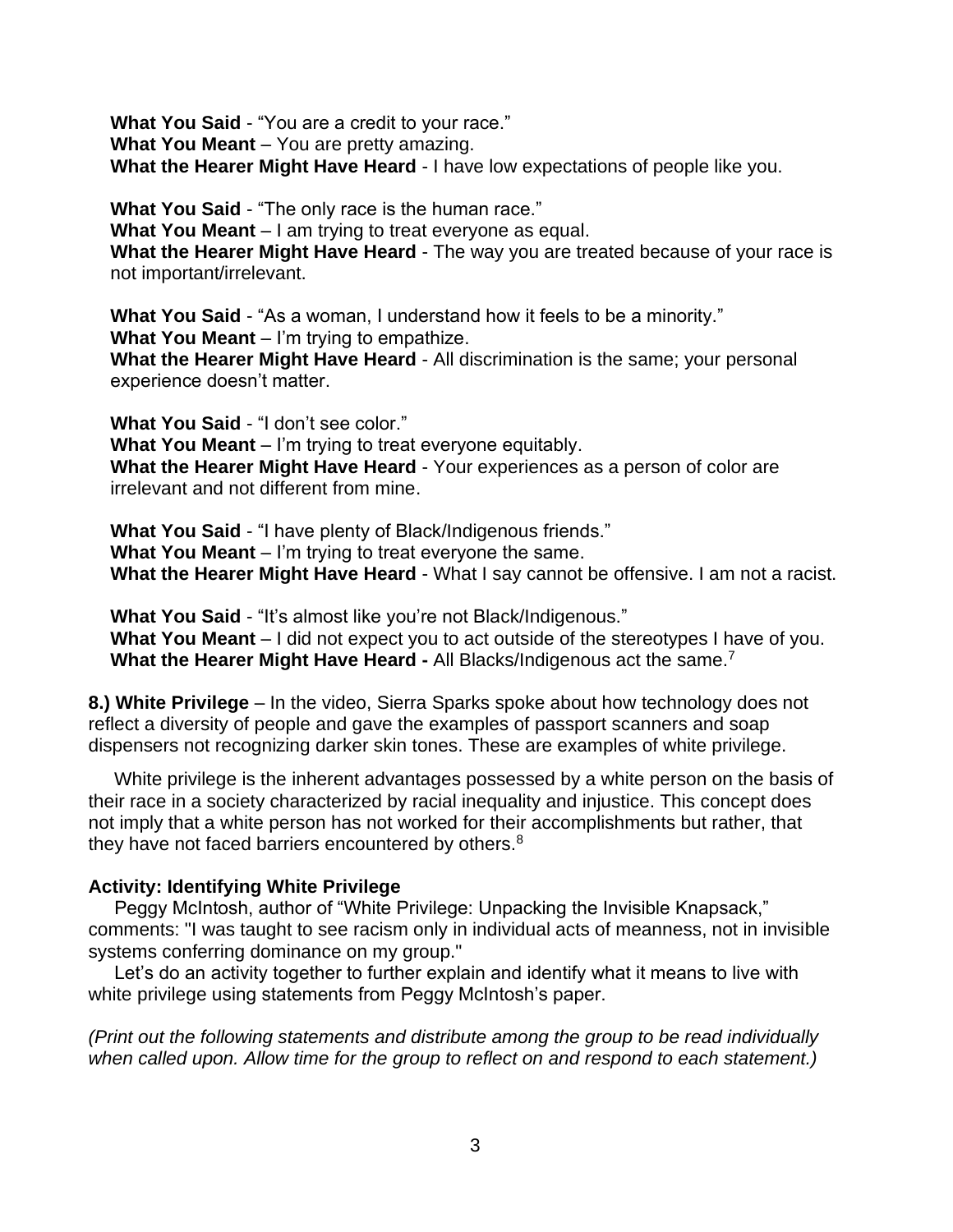I can, if I wish, arrange to be in the company of people of my race most of the time.

If I have low credibility as a leader, I can be sure that my race is not the problem.

I can go shopping alone most of the time, pretty well assured that I will not be followed or harassed.

I can turn on the television or open to the front page of the paper and see people of my race widely represented.

I can be sure that my children will be given curricular materials that testify to the existence of their race.

I can go into a music shop and count on finding the music of my race represented, into a supermarket and find the staple foods which fit with my cultural traditions, into a hairdresser's shop and find someone who can cut my hair.

Whether I use checks, credit cards or cash, I can count on my skin color not to work against the appearance of financial reliability.

I do not have to educate my children to be aware of systemic racism for their own daily physical protection.

I can do well in a challenging situation without being called a credit to my race.

I am never asked to speak for all the people of my racial group.

I can easily buy posters, post-cards, picture books, greeting cards, dolls, toys and children's magazines featuring people of my race.

I can take a job with an affirmative action employer without having my co-workers on the job suspect that I got it because of my race.

I can be late to a meeting without having the lateness reflect on my race.

I can be sure that if I need legal or medical help, my race will not work against me.

I can choose blemish cover or bandages in "flesh" color and have them more or less match my skin.

I have no difficulty finding neighborhoods where people approve of our household.

I can easily find academic courses and institutions which give attention only to people of my race.

If a traffic cop pulls me over, I can be sure I haven't been singled out because of my race.<sup>9</sup>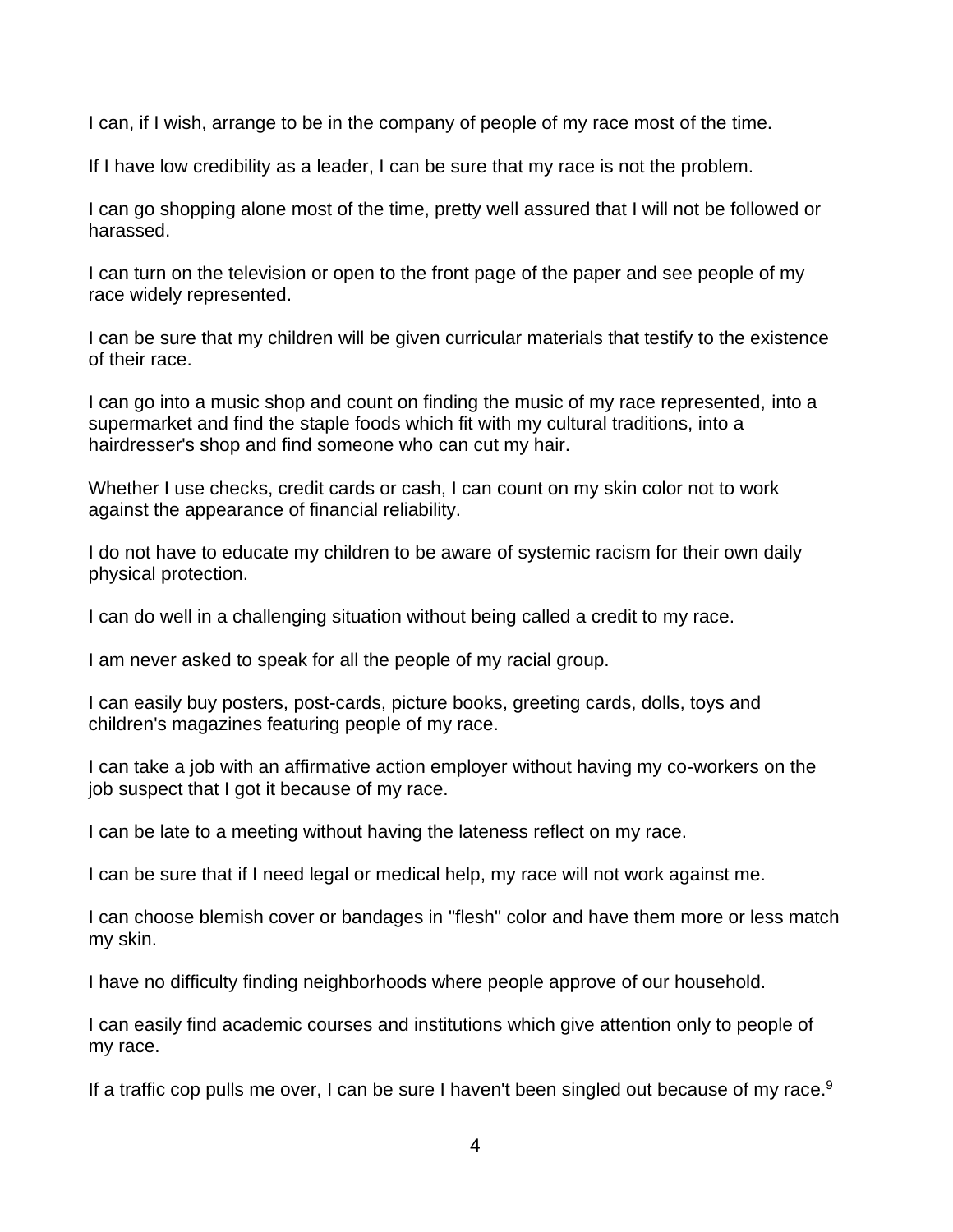**9.) Ally** - As we become more aware of how our thoughts, words, and privilege affects others, we can journey towards positive change that will benefit all of society. An essential part of that journey is allyship with those who face racial discrimination. In her opening words of the panel, Mayann Francis quoted Dr. Kristin Williams on what an ally does: "An ally asks permission, an ally seeks help, an ally keeps learning, and an ally never stops."

 **Allyship is an active and consistent practice of unlearning and re-evaluating**, in which a person of privilege seeks to operate in solidarity with a marginalized group of people.

 **Allyship is not an identity**—it is a lifelong process of building relationships based on trust, consistency, and accountability with marginalized individuals and/or groups of people.

 **Allyship is not self-defined**—our work and our efforts must be recognized by the people we seek to ally ourselves with.<sup>10</sup>

 The Canadian Cultural Mosaic Foundation makes an important distinction between advocate and ally:

#### **An Advocate**:

- Supports a cause that directly relates to you or affects you.
- Speaks out and takes action for change.

### **An Ally:**

Listens, supports and advocates, but is not in the spotlight or the loudest voice. Stands with and not in front of.

The Canadian Cultural Mosaic Foundation then goes on to explain some things that an ally does:

- Understand your privilege
- Listen and do your homework
- Speak up, not over
- Apologize when you make mistakes
- Ally is a VERB (meaning that an ally is active)<sup>11</sup>

## **Discussion: Let's talk about some of the things an ally does.**

**Ask: What does understanding your privilege have to do with being an ally?** *(some examples: reveals the realities of injustice based on skin colour as you see things you never saw before, promotes awareness and empathy, encourages action)*

**Ask: What does listening have to do with being an ally?** *(some examples: promotes awareness and empathy, builds relationships, humbles the listener, teaches the listener to consider the perspective of another)*

**Ask: What homework does an ally need to do?** *(some examples: commit to lifelong learning, learning about Black and Indigenous history and culture through books, documentaries and other sources, learning about the effects of colonization and oppression on today's society)*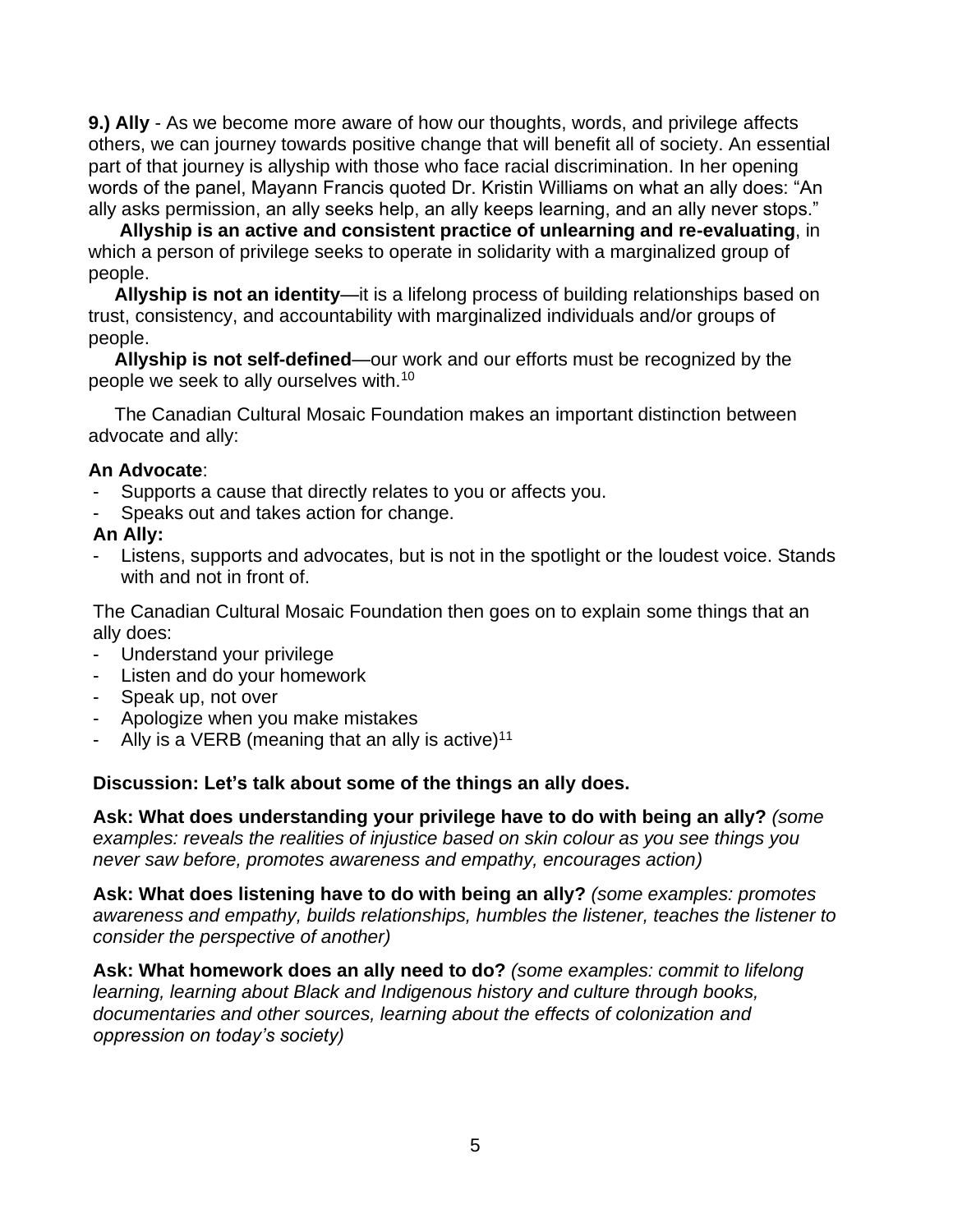**Ask: How can an ally speak up and not over?** *(some examples: telling someone their racist joke or action is not funny, explaining to your white friends how they are privileged, following the lead of those experiencing racism rather than jumping in first to defend them)*

**Ask: What does apologizing when making mistakes have to do with being an ally?** *(some examples: mistakes will be made so learn from them and commit to doing better, apologise not to appease your guilt but because you were wrong, this humbles you)*

**Ask: How can you be an active ally?** *(some examples: boycott racially discriminatory businesses/corporations, donate to Black and Indigenous organizations, support and shop at Black and Indigenous run businesses, attend public cultural events, educate and talk with other white people about what you have learned)* 

 In her closing statement, Mayann Francis shared these words: "The church family must ask what role our faith community can play in our challenging world where in some situations there is such a sense of hopelessness, anger and fear. Every individual and sector must play a role to make our communities vibrant, exciting and economically healthy…. If we embrace change with faith, determination, healing, harmony, and action with the courage to promote positive ideals that will push the envelope, and make long lasting change, our communities including our church communities will be stronger and healthier."

#### **Activity: Write a personal action step**

*(Pass out "My Personal Action Step Against Racism" papers on page 7 and pens to each member of the group. Give members time to complete this, then ask them to share their steps with one another. Ask them to take this home and put it in a place where they will see it as a daily reminder to implement it.)* 

May we all do the hard work that is necessary for 15-year-old Nevaeh O'Connell's dream to be achieved: "I want my generation to be comfortable enough to be open with our thoughts, be valued and optimistic for positive change no matter what their skin tone."

Micah 6:8 says: He has shown you, O mortal, what is good. And what does the Lord require of you? To act justly and to love mercy and to walk humbly with your God. (NIV)

Close in prayer.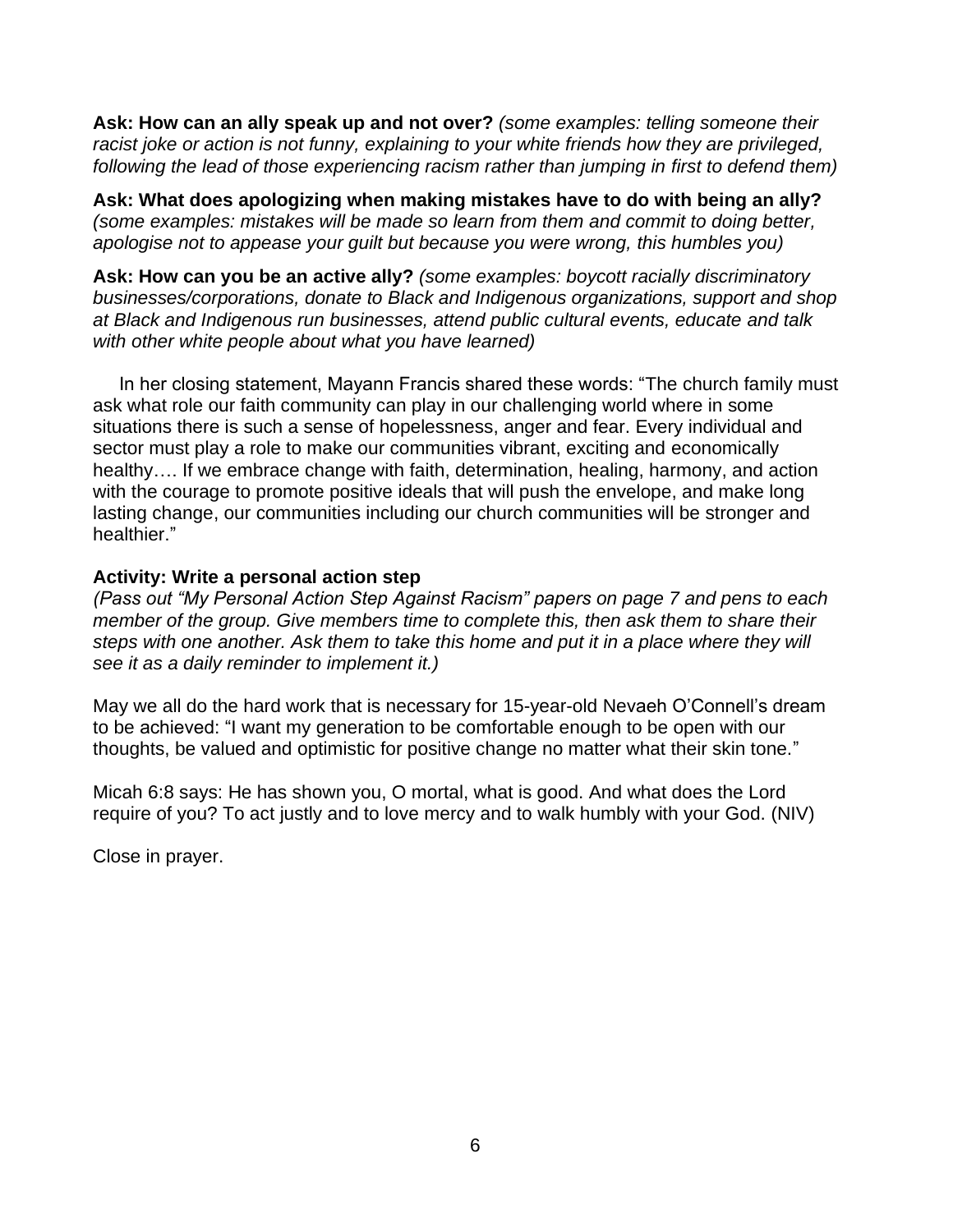| My Personal Action Step Against Racism | My Personal Action Step Against Racism |
|----------------------------------------|----------------------------------------|
|                                        |                                        |
| My Personal Action Step Against Racism | My Personal Action Step Against Racism |
| My Personal Action Step Against Racism | My Personal Action Step Against Racism |